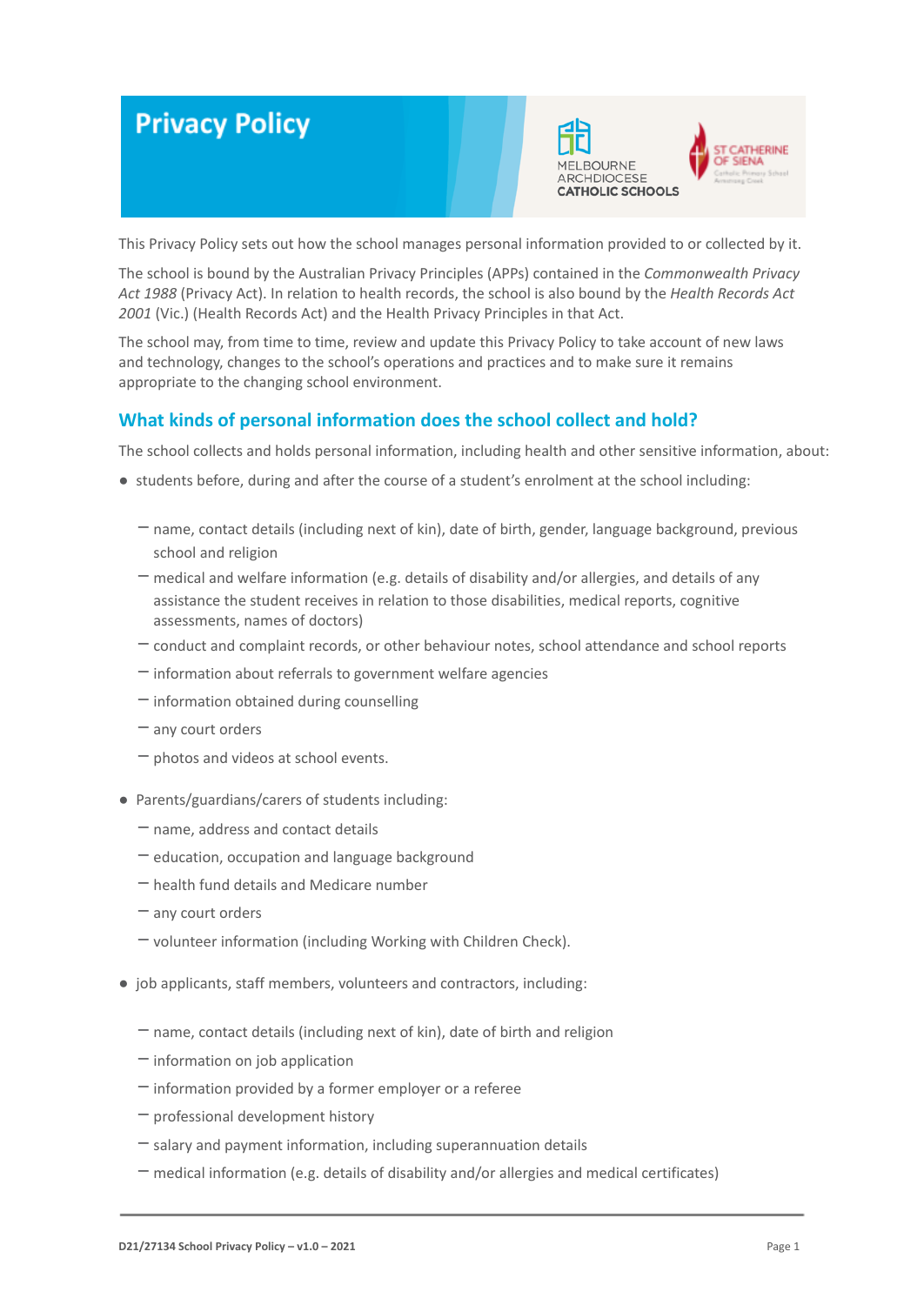- $-$  complaint records and investigation reports
- $-$  employee records
- $-$  photos and videos at school events
- $-$  workplace surveillance information
- work emails and private emails (when using work email address) and internet browsing history.
- other people who come into contact with the school, including name and contact details and any other information necessary for the particular contact with the school.

# **Exception in relation to employee records**

Under the Privacy Act, the Australian Privacy Principles do not apply to an employee record. As a result, this Privacy Policy does not apply to the school's treatment of an employee record where the treatment is directly related to a current or former employment relationship between the school and employee. The school handles staff health records in accordance with the Health Privacy Principles in the *Health Records Act 2001* (Vic.).

# **How will the school collect and hold personal information?**

# **Personal information provided**

The school will generally collect personal information held about an individual by way of:

- forms filled out by parents/guardians/carers or students
- face-to-face meetings and interviews
- emails and telephone calls
- through the school's online portals
- On occasion, people other than parents/guardians/carers and students, such as job applicants and contractors, provide personal information to the school.

#### **Personal information provided by other people**

In some circumstances the school may be provided with personal information about an individual from a third party, for example a report provided by a medical professional or a reference from another school. The type of information the school may collect from another school may include:

- academic records and/or achievement levels
- information that may be relevant to assisting the new school to meet the needs of the student, including any adjustments.

# **Anonymity**

The school needs to be able to identify individuals with whom it interacts and to collect identifiable information about them to facilitate the delivery of schooling to its students and its educational and support services, conduct the job application process and fulfil other obligations and processes. However, in some limited circumstances some activities and interactions with the school may be done anonymously where practicable, which may include making an inquiry, complaint or providing feedback.

# **Holding personal information**

The school's approach to holding personal information is to ensure that it is stored securely and that access is provided only to persons who need such access. Depending on the nature of the personal information, it may be stored in locked rooms or cabinets (in the case of paper records), on secure digital devices or on the school computer systems with appropriate password protection.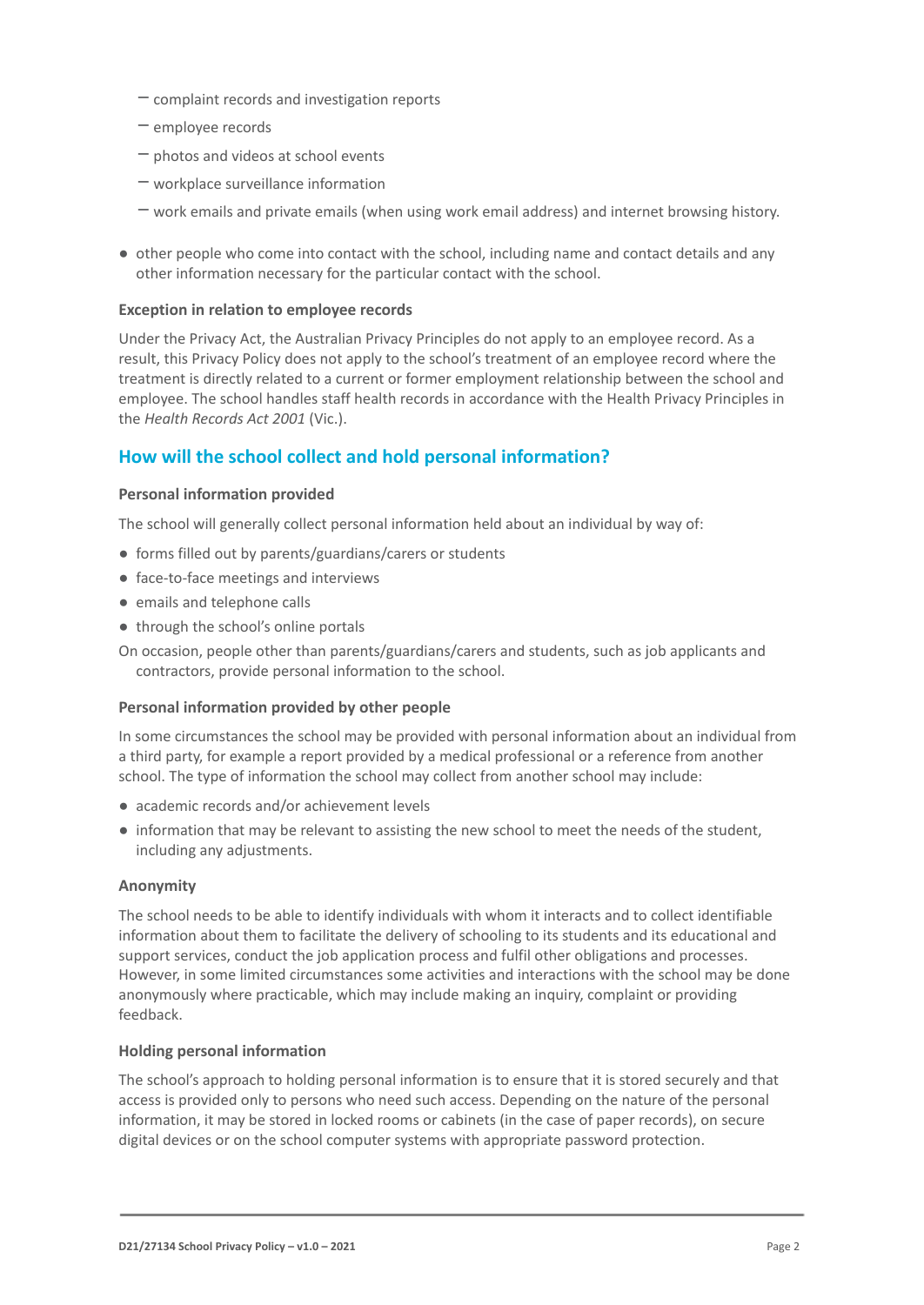# **How will the school use the personal information you provide?**

The school will use personal information it collects from parents/guardians/carers for the primary purpose of collection, and for such other secondary purposes that are related to the primary purpose of collection and reasonably expected or consented to, by parents/guardians/carers.

# **Students and parents/guardians/carers**

In relation to the personal information of students and parents/guardians/carers, the school's primary purpose of collection is to enable the school to provide schooling to students enrolled at the school (including educational and support services for the student), exercise its duty of care and perform necessary associated administrative activities which will enable students to take part in all the activities of the school. This includes satisfying the needs of parents/guardians/carers, the needs of the student and the needs of the school throughout the whole period the student is enrolled at the school.

In particular, the purposes for which the school uses the personal information of students and parents/guardians/carers include:

- to keep parents/guardians/carers informed about matters related to their child's schooling, through correspondence, newsletters and magazines
- day-to-day administration of the school
- looking after students' educational, social and medical wellbeing
- seeking donations and marketing for the school
- to satisfy the school's legal obligations to discharge its duty of care
- to satisfy the legal obligations of the school's governing authority Melbourne Archdiocese Catholic Schools Ltd (MACS) and the Catholic Education Commission of Victoria Ltd (CECV)
- to satisfy the school service providers' legal obligations.

In some cases where the school requests personal information about a student or parent/guardian/carer, if the information requested is not provided, the school may not be able to enrol or continue the enrolment of the student or permit the student to take part in a particular activity.

#### **Job applicants and contractors**

In relation to the personal information of job applicants and contractors, the school's primary purpose of collection is to assess and (if successful) engage the applicant, or contractor, as the case may be.

The purposes for which the school uses the personal information of job applicants and contractors include:

- administering the individual's employment or contract, as the case may be
- for insurance purposes
- seeking donations and marketing for the school
- satisfying the school's legal obligations, for example, in relation to child protection.

#### **Volunteers**

The school also obtains personal information about volunteers who assist the school in its functions or conduct associated activities.

The purposes for which the school uses the personal information of volunteers includes:

- enabling the school to manage the engagement process of volunteers
- for insurance purposes
- satisfying the school's legal obligations, for example, in relation to child protection
- to confirm their suitability and to manage their visits.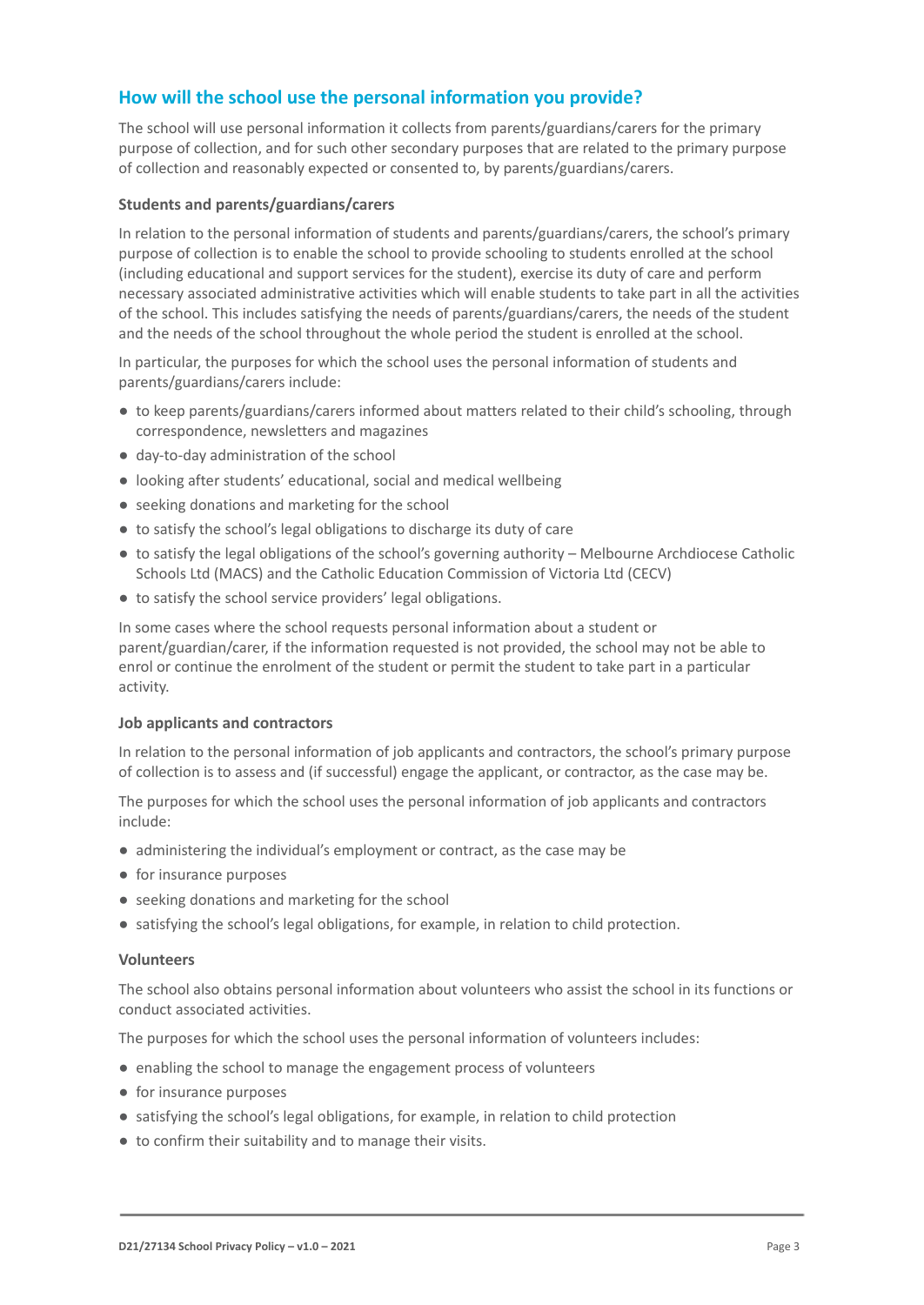# **Counsellors**

The school contracts with external providers to provide counselling and/or psychology services for some students. The principal may require the counsellor and/or psychologist to inform him or her or other teachers of any issues the principal and the counsellor and/or psychologist believe may be necessary for the school to know for the wellbeing or development of the student who is counselled or other students at the school.

## **Parish**

The school will not disclose any personal information to the school parish to facilitate religious and sacramental programs, or other activities such as fundraising, without consent.

#### **Marketing and fundraising**

The school treats marketing and seeking donations for the future growth and development of the school as an important part of ensuring that the school continues to provide a quality learning environment in which both students and staff thrive. Personal information held by the school may be disclosed to organisations that assist in the school's fundraising, for example, the school's foundation or alumni organisation, or on occasion, external fundraising organisations.

Parents/guardians/carers, staff, contractors and other members of the wider school community may from time to time receive fundraising information. School publications, like newsletters and magazines, which include personal information and sometimes people's images, may be used for marketing purposes.

# **Who might the school disclose personal information to?**

The school may disclose personal information, including sensitive information, held about an individual for educational, administrative and support purposes. This may include to:

- school service providers which provide educational, support and health services to the school, either at the school or off campus
- people providing educational support such as sports coaches, volunteers, counsellors, sports coaches and providers of learning and assessment tools
- third party service providers that provide online educational and assessment support services, document and data management services, training and support services, hosting services, and software-as-a-service applications, such as the Integrated Catholic Online Network (ICON) and Google G Suite
- authorised agencies and organisations to enable the school to discharge its responsibilities, e.g. under the Australian Education Regulation 2013 (Regulation) and the *Australian Education Act 2013* (Cth) relating to students with a disability, including Nationally Consistent Collection of Data (NCCD) quality assurance processes, participation in the Australian Early Development Census (AEDC) and government audits
- authorised organisations and persons who support the school by providing consultative services or undertaking assessments for the purpose of educational programming or providers of health services such as counsellors, psychologists, school nursing services, dental vans. Specific consent is obtained to collect and disclose this type of sensitive and health information as part of a service request which may include release of relevant medical or allied health reports, educational planning and evaluation documents such as personalised learning/behaviour/medical management plans
- other third parties which the school uses to support or enhance the educational or pastoral care services for its students or to facilitate communications with parents/guardians/carers
- support the training of selected staff in the use of the school's systems, such as ICON and ROSAE
- another school including to its teachers to facilitate the transfer of a student
- federal and state government departments and/or agencies engaged by them
- health service providers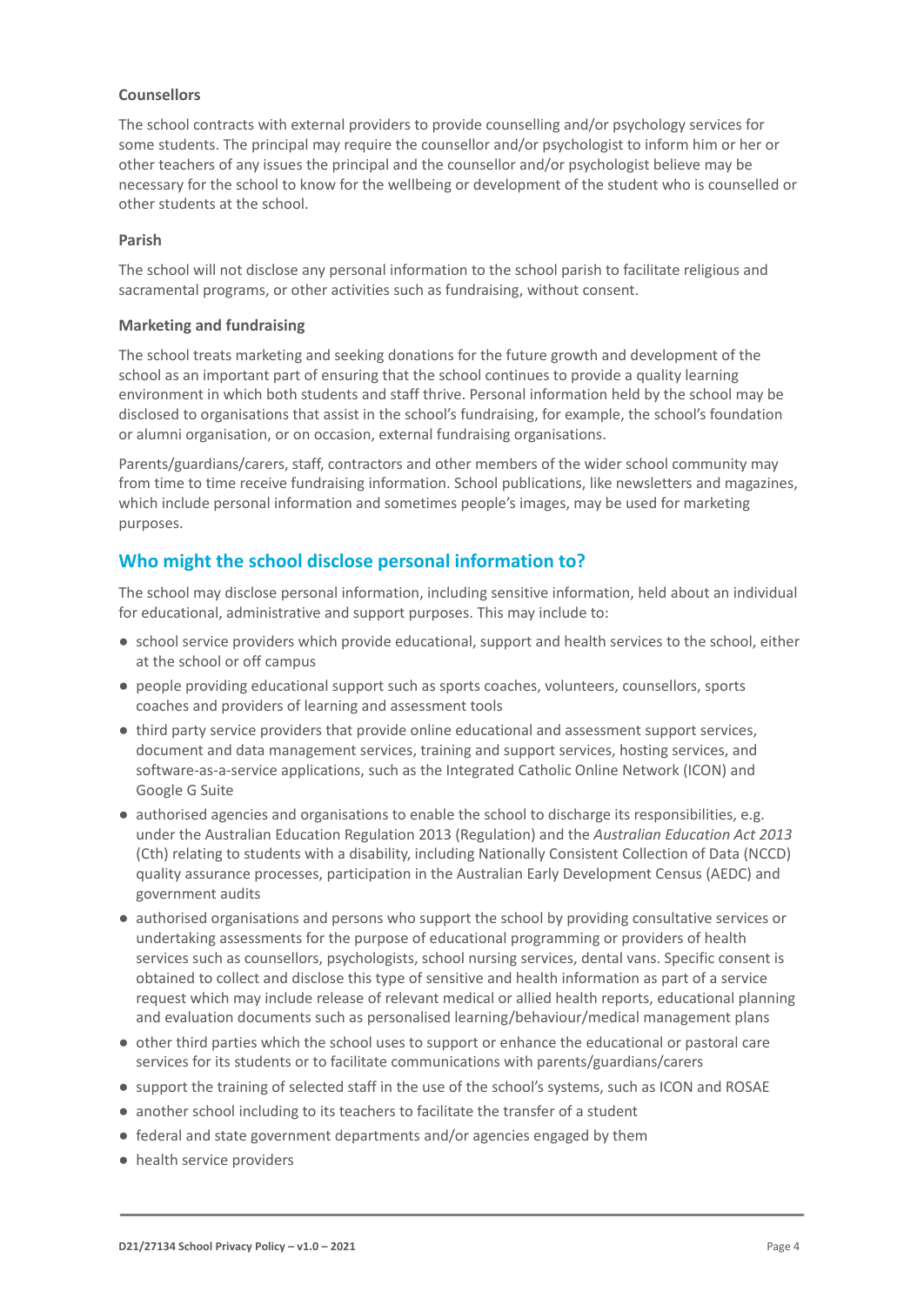- recipients of school publications, such as newsletters and magazines
- students/parents/guardians/carers and their emergency contacts
- assessment and educational authorities including the Victorian Curriculum and Assessment Authority (VCAA) and the Australian Curriculum, Assessment and Reporting Authority (ACARA)
- anyone to whom the parent/guardian/carer authorises the school to disclose information
- anyone to whom the school is required or authorised to disclose the information by law, including under child protection and information sharing laws.

## **Nationally Consistent Collection of Data on School Students with Disability**

The school is required by the Australian Education Regulation 2013 (Cth) and *Australian Education Act 2013* (Cth) to collect and disclose certain information to inform the Students with a Disability (SwD) loading via the NCCD. The school provides the required information at an individual student level to an approved authority. Approved authorities must comply with reporting, record-keeping and data quality assurance obligations under the NCCD. Student information provided to the federal government for the purpose of the NCCD does not explicitly identify any student.

#### **Sending and storing information overseas**

The school may disclose personal information about an individual to overseas recipients, for instance, to facilitate a school exchange or a student overseas tour. However, the school will not send personal information about an individual outside Australia without either:

- obtaining the consent of the individual
- otherwise complying with the Australian Privacy Principles or other applicable privacy legislation.

The school may from time to time use the services of third-party online service providers (including for the delivery of services and third-party online applications, or apps relating to email, instant messaging and education and assessment, such as Google G Suite and Gmail) which may be accessible by the parent/guardian/carer. Some personal information, including sensitive information, may be collected and processed or stored by these providers in connection with these services. These online service providers may be located in or outside Australia.

School personnel and the school's service providers may have the ability to access, monitor, use or disclose emails, communications (e.g. instant messaging), documents and associated administrative data for the purposes of administering the system and services ensuring their proper use.

The school makes reasonable efforts to be satisfied about the security of any personal information that may be collected, processed and stored outside Australia, in connection with any cloud and third-party services and will endeavour to ensure the cloud is located in countries with substantially similar protections as the Australian Privacy Principles.

The countries in which the servers of cloud service providers and other third-party service providers are located may include:

- United States (Google)
- Netherlands (Google)
- Belgium (Google)

Where personal and sensitive information is retained by a cloud service provider on behalf of the school to facilitate human resources and staff administrative support, this information may be stored on servers located in or outside of Australia.

Otherwise, it is not practicable to specify in this policy the countries in which overseas recipients of personal information are likely to be located.

#### **How does the school treat sensitive information?**

In referring to sensitive information, the school means: information relating to a person's racial or ethnic origin, political opinions, religion, trade union or other professional or trade association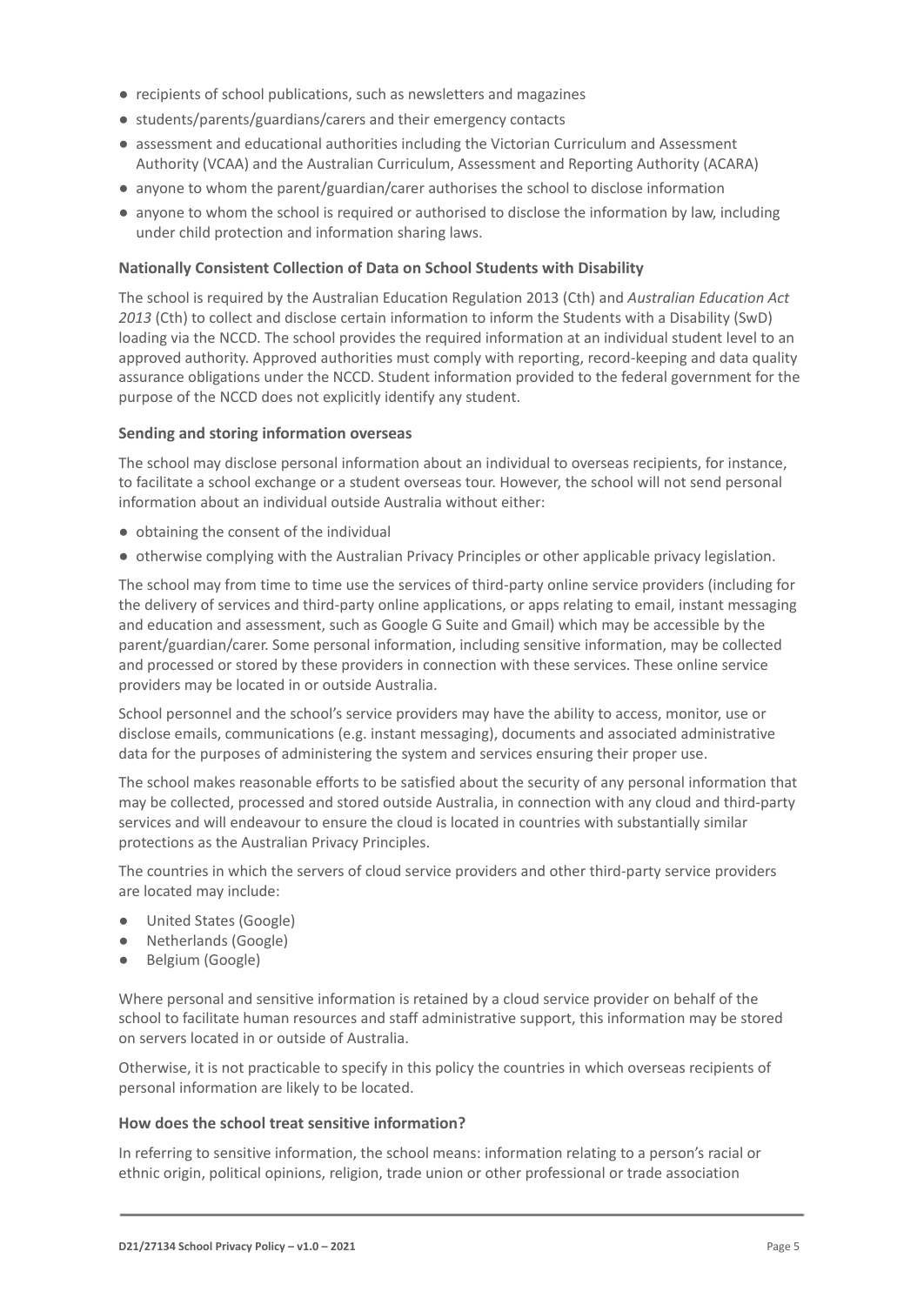membership, philosophical beliefs, sexual orientation or practices or criminal record, that is also personal information; health information and biometric information about an individual.

Sensitive information will be used and disclosed only for the purpose for which it was provided or a directly related secondary purpose, unless the parent/guardian/carer agrees otherwise, or the use or disclosure of the sensitive information is allowed by law.

## **Management and security of personal information**

The school's staff are required to respect the confidentiality of students' and parents/guardians/carers' personal information and the privacy of individuals.

The school has in place steps to protect the personal information the school holds from misuse, interference and loss, unauthorised access, modification or disclosure by use of various methods including locked storage of paper records and password access rights to computerised records. This includes responding to any incidents which may affect the security of the personal information it holds. If the school assesses that anyone whose information is affected by such a breach is likely to suffer serious harm as a result, we will notify them and the Office of the Australian Information Commissioner of the breach.

## **Access and correction of personal information**

Under the Privacy Act and the Health Records Act, an individual has the right to seek and obtain access to any personal information and health records respectively which the school holds about them and to advise the school of any perceived inaccuracy. Students will generally be able to access and update their personal information through their parents/guardians/carers, but older students may seek access and correction themselves.

There are some exceptions to the access rights set out in the applicable legislation.

To make a request to access or to update any personal information the school holds about parents/guardians/carer or children, please contact the school principal Donna Bryce or the school office by telephone or in writing. The school may require verification of identity and specification of what information is required. The school may charge a fee to cover the cost of verifying the application and locating, retrieving, reviewing and copying any material requested. If the information sought is extensive, the school will advise the likely cost in advance. If the school cannot provide access to that information, we will provide written notice explaining the reasons for refusal.

There may be circumstances where the reason for refusal is not provided, if doing so may breach the privacy of another person.

#### **Consent and rights of access to the personal information of students**

The school respects every parent/guardian/carer's right to make decisions concerning their child's personal information.

Generally, the school will refer any requests for consent and notices in relation to the personal information of a student to the student's parents/guardians/carers. The school will treat consent given by parents/guardians/carers as consent given on behalf of the student, and notice to parents/guardians/carers will act as notice given to the student.

Parents/guardians/carers may seek access to personal information held by the school about them or their child by contacting the school principal Donna Bryce or the school office by telephone or in writing. However, there may be occasions when access is denied. Such occasions would include where release of the information would have an unreasonable impact on the privacy of others, or where the release may result in a breach of the school's duty of care to the student.

The school may, at its discretion on the request of a student, grant that student access to information held by the school about them, or allow a student to give or withhold consent to the use of their personal information, independently of their parents/guardians/carers. This would normally be done only when the maturity of the student and/or the student's personal circumstances warrant it.